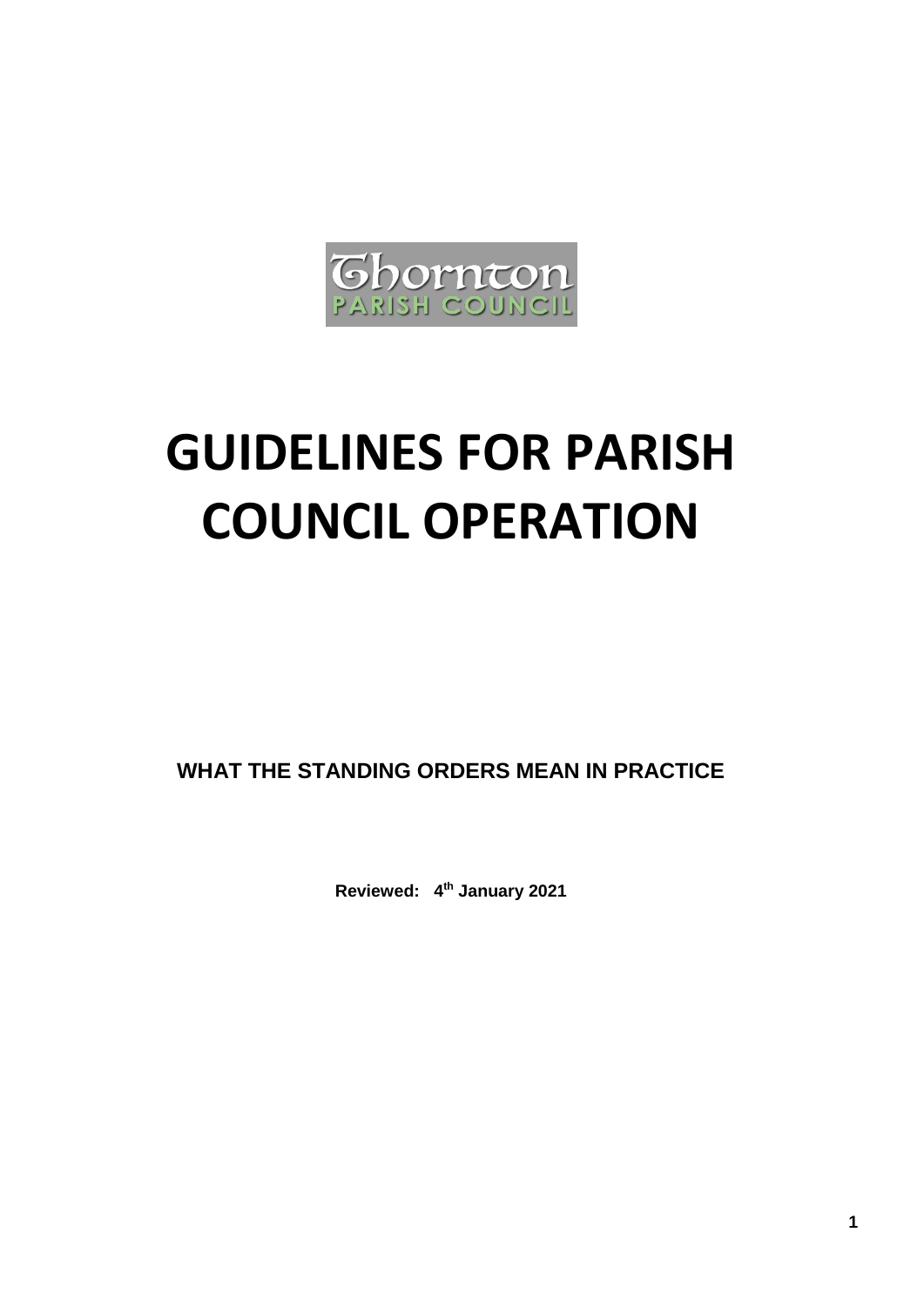# **Contents**

| <b>Amendments</b><br>.10 |
|--------------------------|
|                          |
|                          |
|                          |
|                          |
|                          |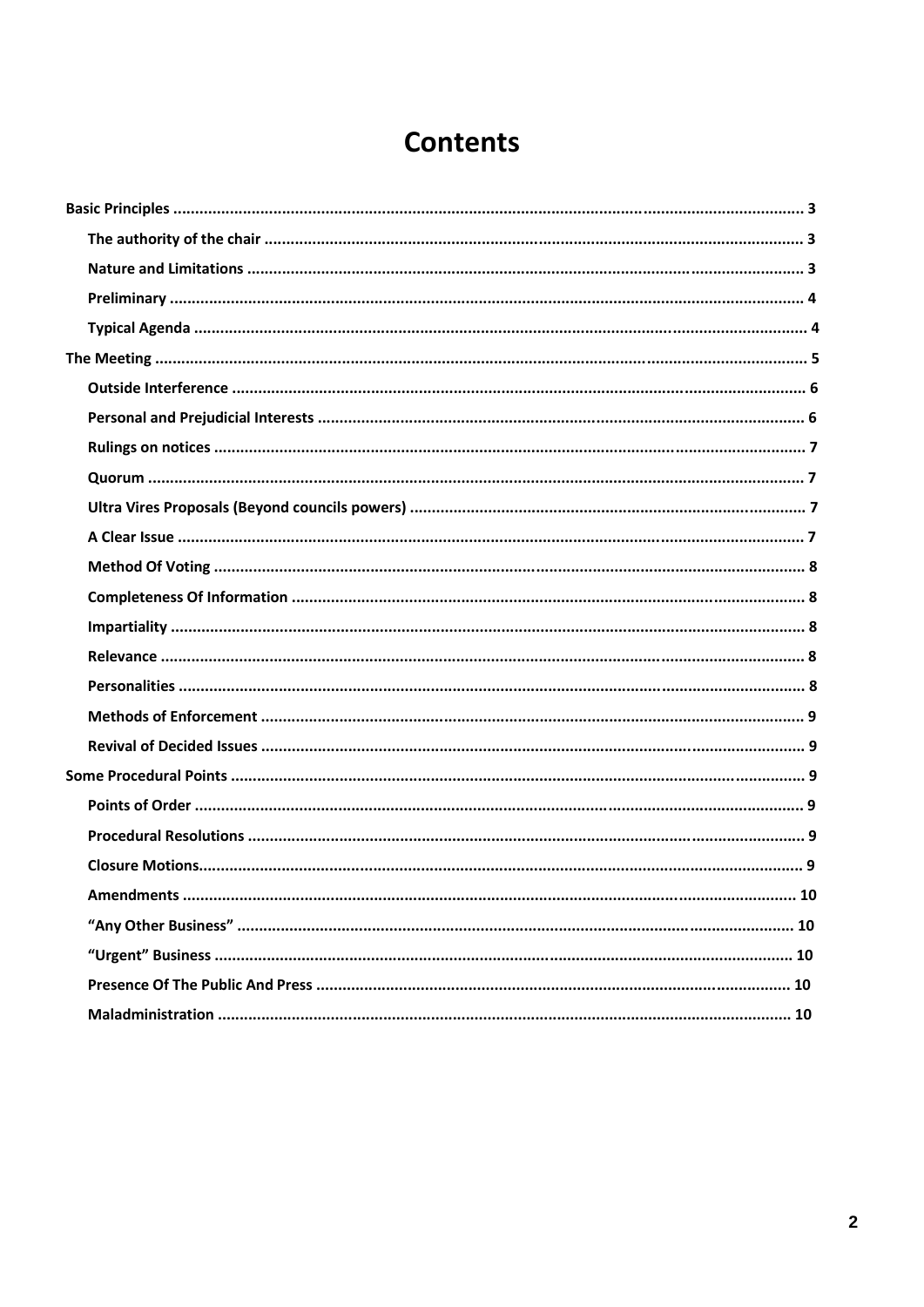**(NOTE: In this part, the word "Chairman" means the person actually presiding at a meeting and "Council" includes "committee," where any function has been delegated.)**

# **Basic Principles**

- 1. The officers and agents of the Council must act as the Council's executive and only carry out Its decisions. They cannot do this properly unless they have instructions which they can understand, and the public can see that they are doing the bidding of the council as a whole.
- 2. It is the primary, if not the only, function of the Council to frame instructions upon which people can act; even a decision to take no action, is such an instruction.
- 3. The Council's instructions are conveyed by resolutions and it is the purpose of the Council's proceedings to reach, without unreasonable delay, an intelligible and lawful decision for the right reasons. The whole duty of a Chairman is to ensure that this purpose is achieved and to this end he must:
	- a. protect the Council against outside interference;
	- b. ensure that everything to be discussed is lawful;
	- c. ensure that the Council is invited to deal with clear issues;
	- d. ensure that as far as possible information is complete;
	- e. permit every point of view to have a fair hearing;
	- f. ensure that opinions expressed are relevant to the matter in hand;
	- g. ensure that business is transacted with reasonable speed;
	- h. ensure as far as possible that proceedings are friendly and free form personalities;
	- i. co-operate with the officers and councillors.

#### The authority of the chair

4. The office of Chairman of a local authority is created by statute, which has conferred upon the occupant of the chair a second or casting vote on all occasions but one. The scope of his authority, however, depends upon ancient customs which are perfectly logical and arise from the necessities of the case.

#### Nature and Limitations

- 5. Whether or not the Council has passed any standing orders, the Chairman's procedural authority is derived from the Council as a whole and an individual councillor must obey his rulings because they are the rulings of the Council itself. It follows from this, however, that the Chairman cannot overrule the Council and that a councillor who is dissatisfied by the Chairman's ruling may invite the Council to disagree with it. Such appeals against the chair ought to be very rare.
- 6. The authority of the Chairman, as such, is limited to matters of procedure and neither increases nor decreases his right (in comparison with other members) to discuss the merits of a particular case. It is one of his most difficult tasks to remember that, while the Chair gives him authority on matters of procedure, it confers no rights (other than the casting vote) on matters of policy above those possessed by other members. The Chairman cannot act without authority of the council other than in ways passed by statute ie calling meetings via the Clerk etc.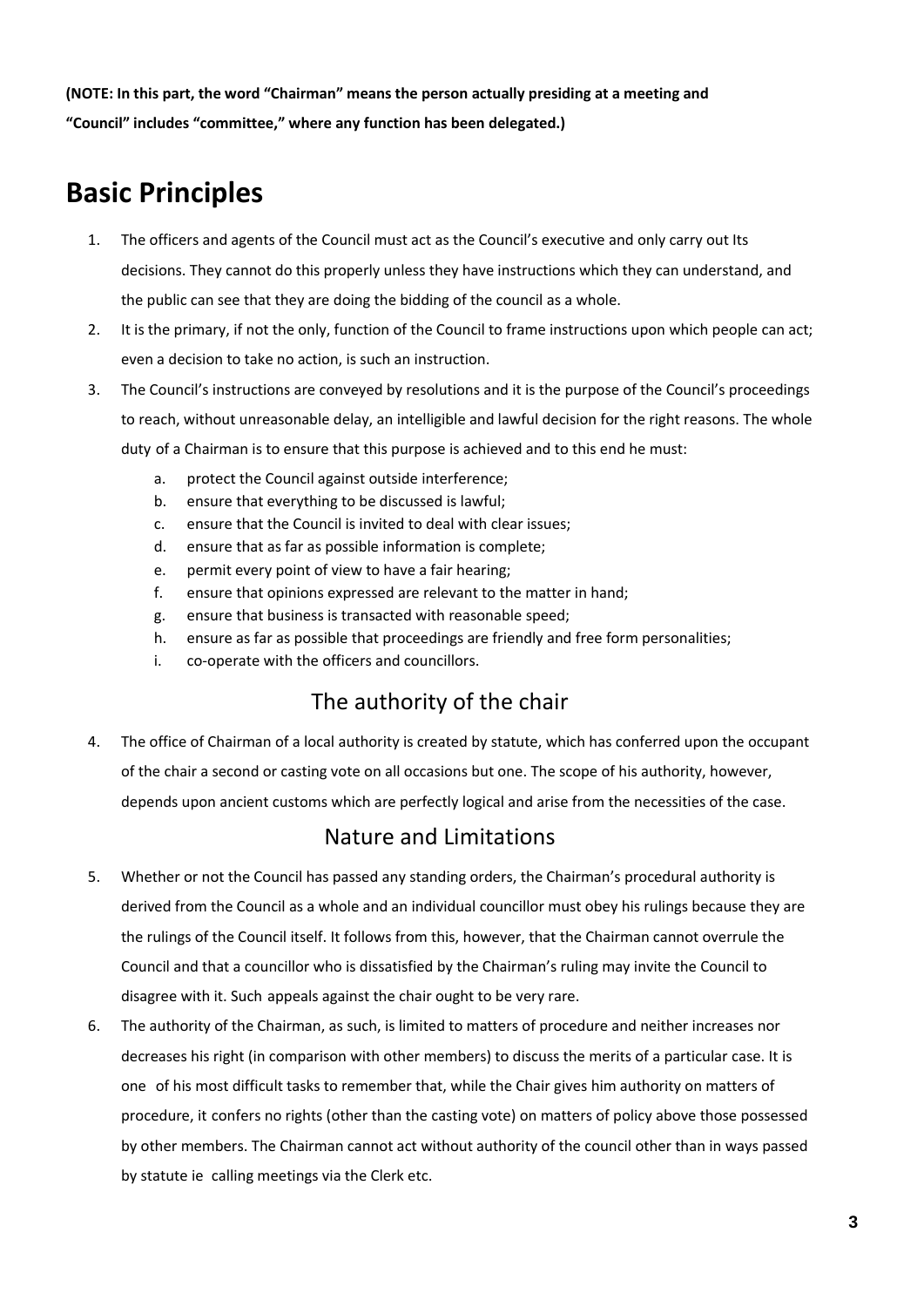# **Preliminary**

- 7. **The business to be transacted should always be clear to everyone who is attending or who might attend**  what that business should be. Any other business is not acceptable because people do not know what is to be raised.
- 8. Minutes are taken as read and are not again referred to. Matters arising are not matters arising from minutes but matters arising from previous decisions of the council
- 9. Matters arising from the business transacted at a previous meeting are either contained in a report if no action is required or are placed on the business to be transacted. **No decision can be made about anything unless it is specifically identified on the agenda**

# Typical Agenda

- 10. A typical business to be transacted or agenda is as follows
	- **Acceptance of Apologies for Absence**  Apologies from parish councillors who have failed to respond to the summons and those who have sent their apologies and the reasons given.
	- **Suspension for Public participation** 
		- o **District Councillors report (if any)** 
			- o **County councillors report (if any)**
			- o **Police report (if any)**
			- o **Parishioners concerns**
	- Please note that during this session the meeting is suspended and councillors are not obliged to respond to the public rather the chairman and clerk should take note of what is being said and write a response if appropriate. Or the subject matter might be worthy of a formal inclusion in next months' meeting. **It should not be discussed**, as notice of anything raised has to be given to councillors and other members of the public.
	- **Declarations of Interest** on forthcoming agenda items. This provides the councillors present the opportunity to declare if they have a conflict of interest in any of the items that are on the agenda. Examples of this may be a personal or personal and prejudicial interest (e.g. they or their family or associates work for a company tendering for a contract) or a personal interest (e.g. a planning application on the house next door or items affecting their property). **The guide is, would an independent parishioner feel that the decision could be biased because of the councillors interests or the interests of his family friends and associates?**
	- **Confirmation of Minutes of Previous Meeting**  It is important that the minutes of all council meetings reflect an accurate record of what transpired. Draft minutes of the previous meeting are put before the meeting for confirmation of accuracy
	- **Matters Arising** –listed items that have arisen from previous decisions of the council. These items **must** be itemised and listed so that councillors and members of the public are aware that they are to be discussed
	- **Reports and Actions**  Parish Councillors who have attended meetings or undertaken tasks on behalf of the parish council are given the opportunity to update on progress made. Again these should be itemised ie Report from Cllr Brown on site visit" Please note that if any further action is required it cannot be acted upon and must be included in next month's agenda under matters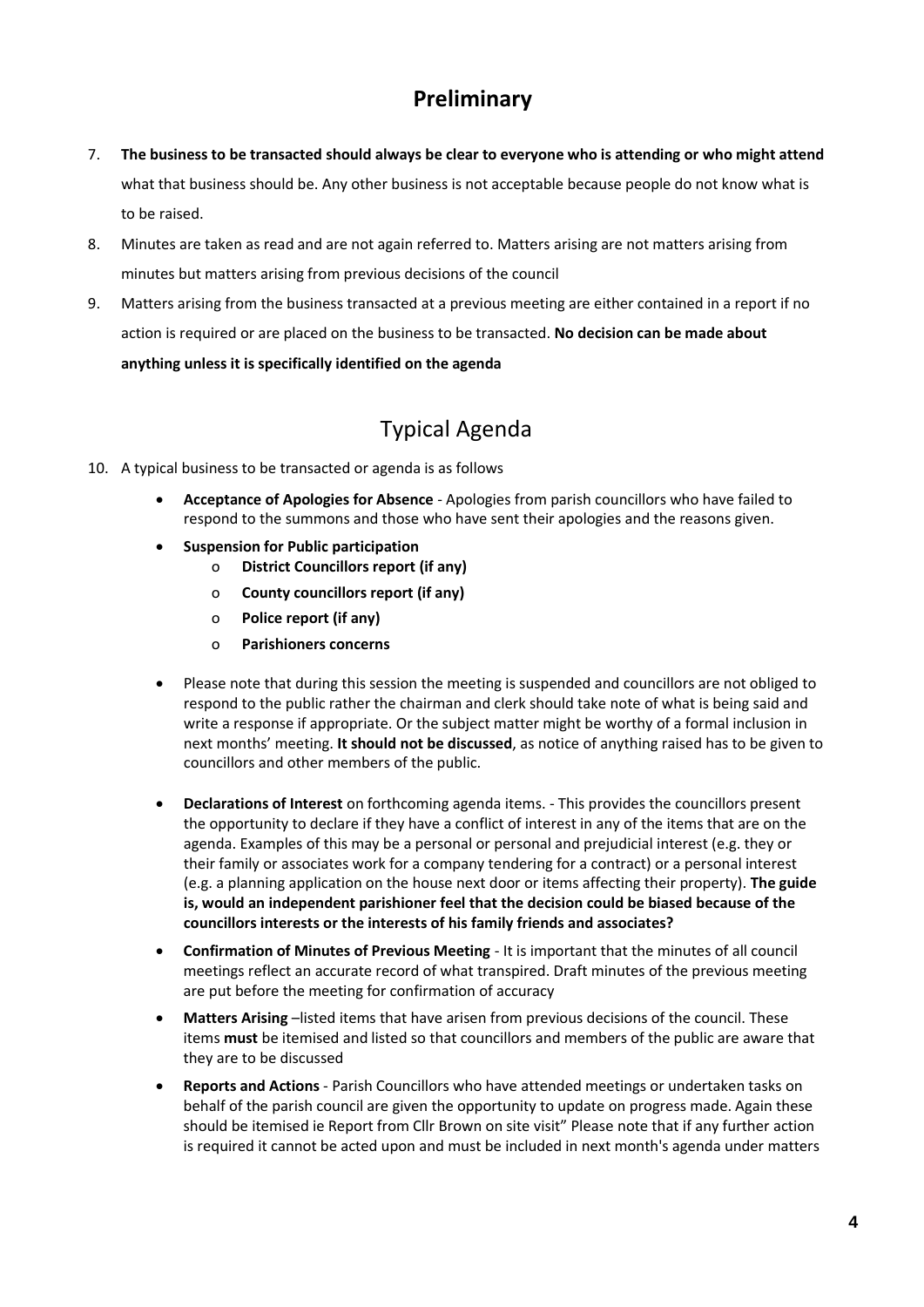arising unless the councillor feels it should be discussed this month and he can propose a motion under notice for inclusion in that section of the meeting.

- **Planning** Although the parish council has no authority to approve or turn down planning applications, it has the opportunity to comment on any applications that have been submitted. These are shown on the agenda as:
	- o Determine.
		- a. Application xxxyyy
		- b. Application zzz
	- o Report (on previous applications passed through the council)
		- a. Application bbcc refused
		- b. Application sstt permitted
- **Finance**  The consideration of financial matters affecting the council. This may be to give authority to the clerk to pay some bills. Again these need to be specified eg to pay:
	- a. x contractor £2195 for as agreed in the maintenance contract
	- b. Potteries Water Board Ltd £210 for water used in Q4
- **Correspondence**  The clerk will report on any correspondence that has been received and of which the councillors **should** be aware, and not connected to previous matters (which should be itemised in matters arising) eg to receive a letter of complaint from Mr Abc about car parking in the street

Correspondence does **not need** reading out in full unless the Clerk or chairman sees the need for doing so.

**Matters to be discussed and Items on notice - These are items that parish councillors have** asked to be on the agenda sometimes called Items on notice as the councillor is obliged to give notice to other councillors and the public what he/she wishes to be discussed. This notice is the notice period allowed in the standing orders. It can also be items that the clerk/chairman feel should be included on business to be transacted. It is in the form of a motion ie It should say who the councillor is who has given notice e.g. A notice has been received from Cllr Brown for a motion that this council will xxxxxxxxyyyyyyyyy or to zzzzzzmmm

# The Meeting

- 10. Proper notice must be given. The minimum three clear days for notice of a meeting does not include the day on which notice was issued, the day of the meeting, a Sunday, a day of the Christmas break, a day of the Easter break or of a bank holiday or a day appointed for public thanksgiving or mourning including the day received. It can't be too much before that as you have to wait to see if there are any items given on notice by councillors
- 11. The Clerk (the proper officer) is the only person who can send out notices of meetings or transact business on behalf of the council. This can be changed by the council by resolution with proper notice if the clerk is ill or absent.
- 12. Each item on the agenda is introduced by the Chairman to make it clear that this is the stage of the business the council is at. Previous business cannot be brought back up, even if a councillor was distracted or was late for the meeting. Again a well constructed "business to be transacted" will assist in this regard.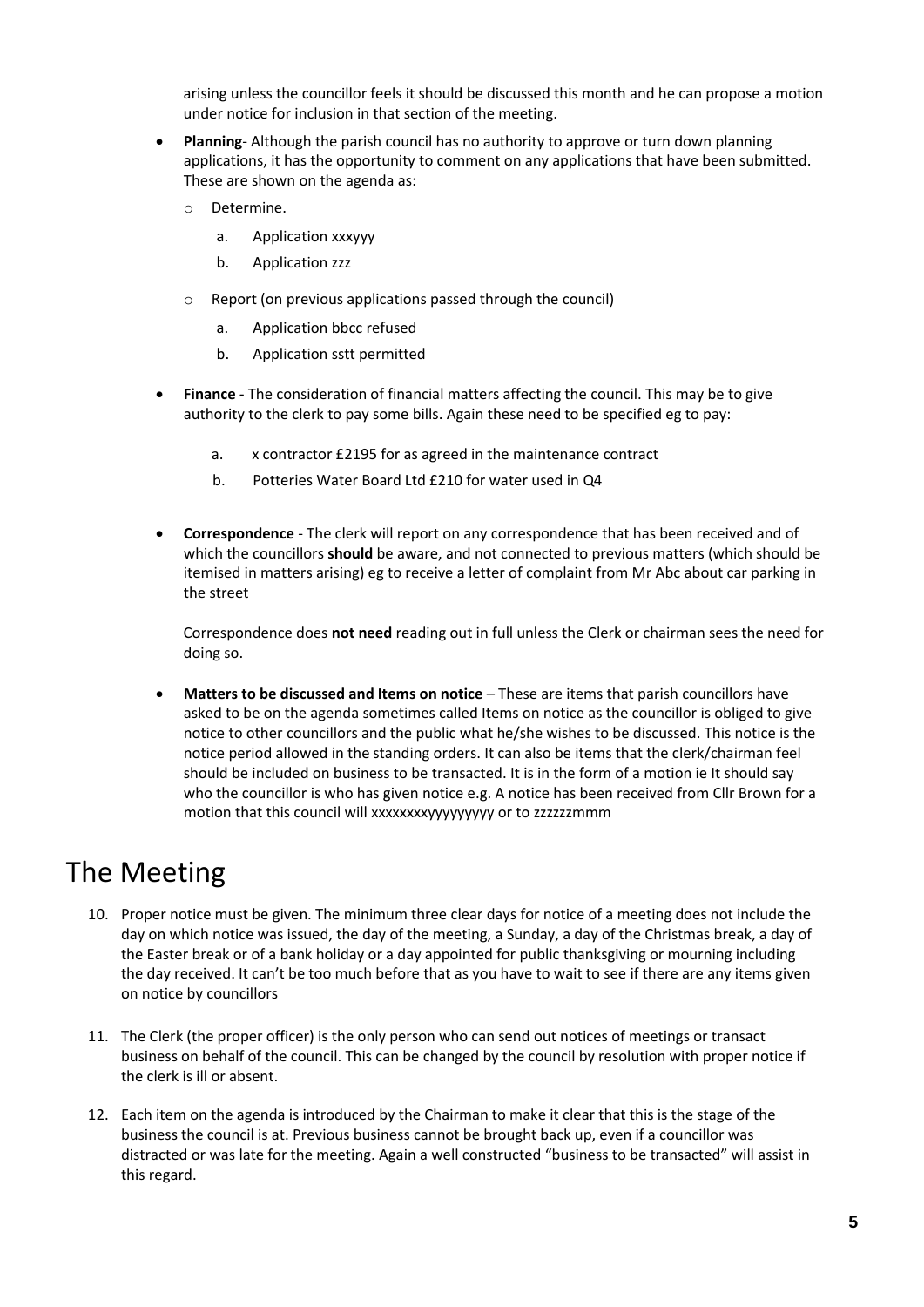13. Before any discussion takes place, councillors have to consider what has been said by a report or correspondence etc and propose a motion.

In the case of items that have been placed on the agenda under notice the councillor who placed the item on the agenda, (example) Cllr Brown has to explain why he/she thinks that this motion is important and a seconder to the motion that is proposed is sought by the chairman. If no seconder is found the item is recorded as **Lost** and is not discussed again.

If a seconder is found then a discussion can take place, each councillor having the opportunity to speak. A councillor wishing to speak indicates this to the chair by holding up his hand. No councillor can interrupt (other than on a point of order) or speak unless invited to do so by the chair. The most effective councillors are those that think through what they are saying before speaking as they probably will only get one opportunity to speak.

An amendment can be proposed and if there is a seconder to that amendment it can be discussed. The amendment is voted upon first and if passed then that is what is marked as Resolved if it fails to achieve a majority then the original proposal is voted on if that achieves a majority then it is marked as resolved if it fails to get a majority it is marked as Lost and no further discussion takes place.

14. Therefore it is a critical role of the Chairman and Clerk, before any meeting, to study the items that will form the business to be transacted and prepare an agenda that directs the business to be transacted with enough information to allow councillors to be **equally** prepared for the meeting.

## Outside Interference

- 15. No one is entitled to interrupt or obstruct the proceedings of the Council or its committees. In general it is best to stop an interruption at once before the habit spreads to the rest of the audience; and though he will naturally not wish to be rude, the Chairman should cut an interrupter short, and if good humour and conciliation fail to produce silence he may have to warn him that he will be excluded from the meeting if he/she does it again; if the warning is ignored it should be resolved, to remove that person. The chairman should say "I move that the member of public be removed" (no seconder is required) and a show of hands is taken and without discussion, and if he fails to leave he should be removed by force. Care should be taken to use no more force than necessary. It is not essential to call the police, but may be necessary.
- 16. The Chairman should never argue or allow argument with an interrupter. If the public becomes disorderly it may eventually be necessary to close the meeting or to adjourn. It is, however, illegal to decide to exclude all the public from any future meeting. The press is in a privileged position inasmuch as its representatives must so far as possible be given facilities for taking their reports. And recording is allowed without permission needing to be sought.

# Personal and Prejudicial Interests

17. The law requires that where a member has a personal interest in any matter he must disclose the existence and nature of that interest. If the personal interest is also prejudicial the member should withdraw from the meeting and take no further part in the relevant proceedings or seek to influence those proceedings.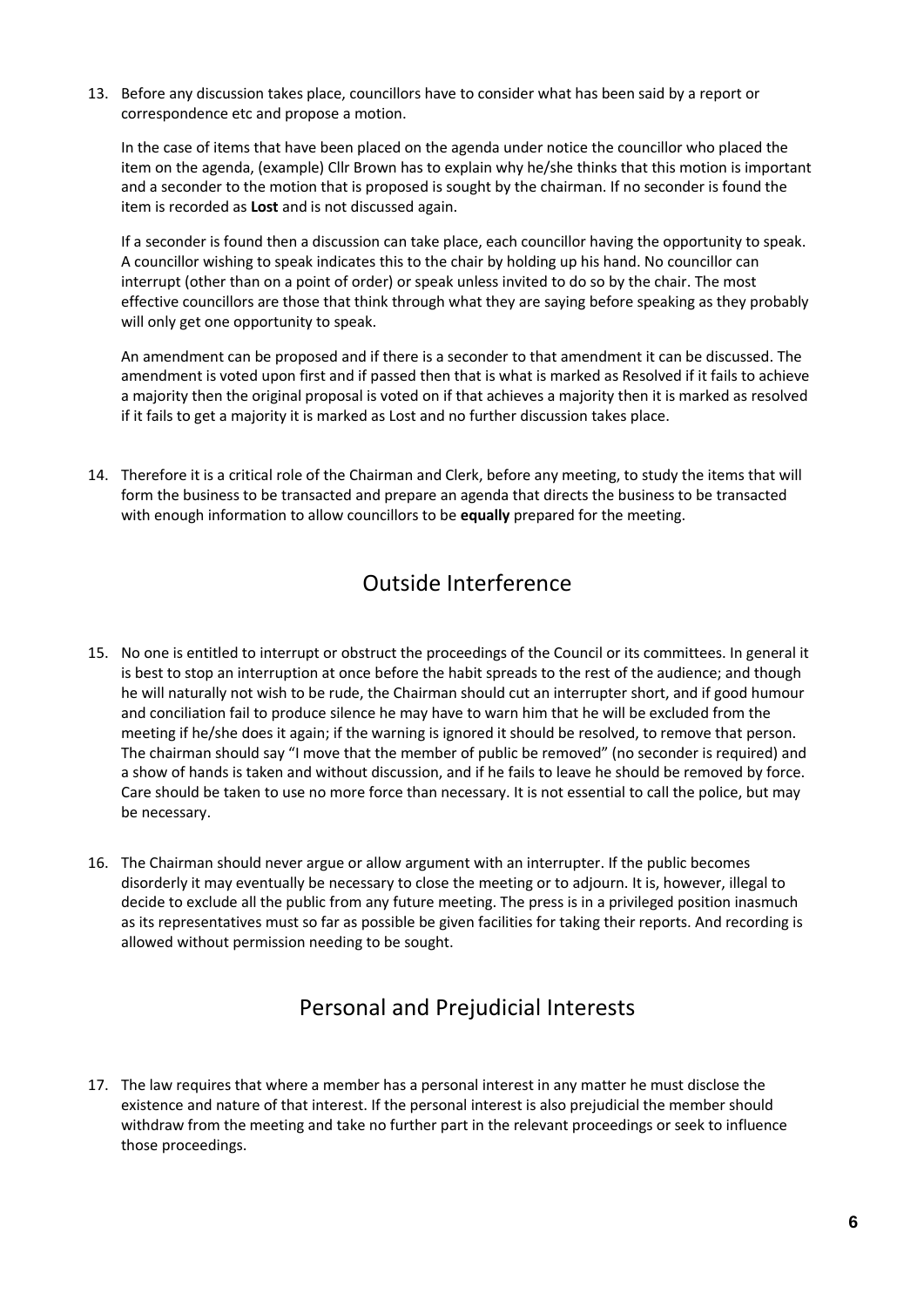18. The Chairman should **before a meeting** consider whether any member (including himself) may have any such interest, and may draw the individual member's attention to the possibility before it starts. However, ultimately, it is for the member to decide whether or not to disclose any relevant interest. Failure to disclose an interest (personal or prejudicial) can lead accusations of impropriety and loss of reputation for the council This is done by referring to the councils own register of interests maintained by the Clerk.

# Rulings on Notices

19. The Chairman must be satisfied that the meeting is lawful. He does not need to have personal knowledge that the proper notices and summonses have been issued, but if complaints are made he must give a ruling based upon the essential justice of the matter. A meeting is not necessarily illegal because someone has not received a notice to which he is entitled, but where an irregularity appears to be intentional or important the meeting should be adjourned until it has been corrected.

## Quorum

20. No business can be transacted if no quorum is present (3 members). This rule applies not only to cases of physical absence but to cases of disqualification by interest. A situation may, therefore, sometimes arise where the Council cannot act because it is impossible to obtain a disinterested quorum. In such a case the Chairman should adjourn the matter until it can be next dealt with. Those members with a prejudicial interest or a personal interest requiring withdrawal should consider making an application for dispensation where appropriate.

# Ultra Vires Proposals (Beyond councils powers)

21. The Chairman should satisfy himself that any proposal involving expenditure is lawful and should rule any unlawful proposal or amendment out of order. Where there is any doubt, advice should be sought well before the meeting and in time to delete it, if necessary, from the agenda. The section 137 power (contained in the Local Government Act 1972) is not a "long stop" in case of a mistake; expenditure under this heading requires a special resolution, related to the provisions of that section.

# A Clear Issue

- 22. Every decision of the Council must be made by an affirmative vote of a majority of those present and voting (including, where necessary, the Chairman's second or casting vote). The members must, therefore, know exactly what they are being asked to decide and each proposition must be put to them in a form which can be answered by a simple "Yes" or "No". From this there follow certain practical consequences:
	- a. All motions should be affirmative in form; it is never necessary to move that a resolution be rejected.
	- b. Where there is more than one solution to a problem each solution must be separately put to the vote.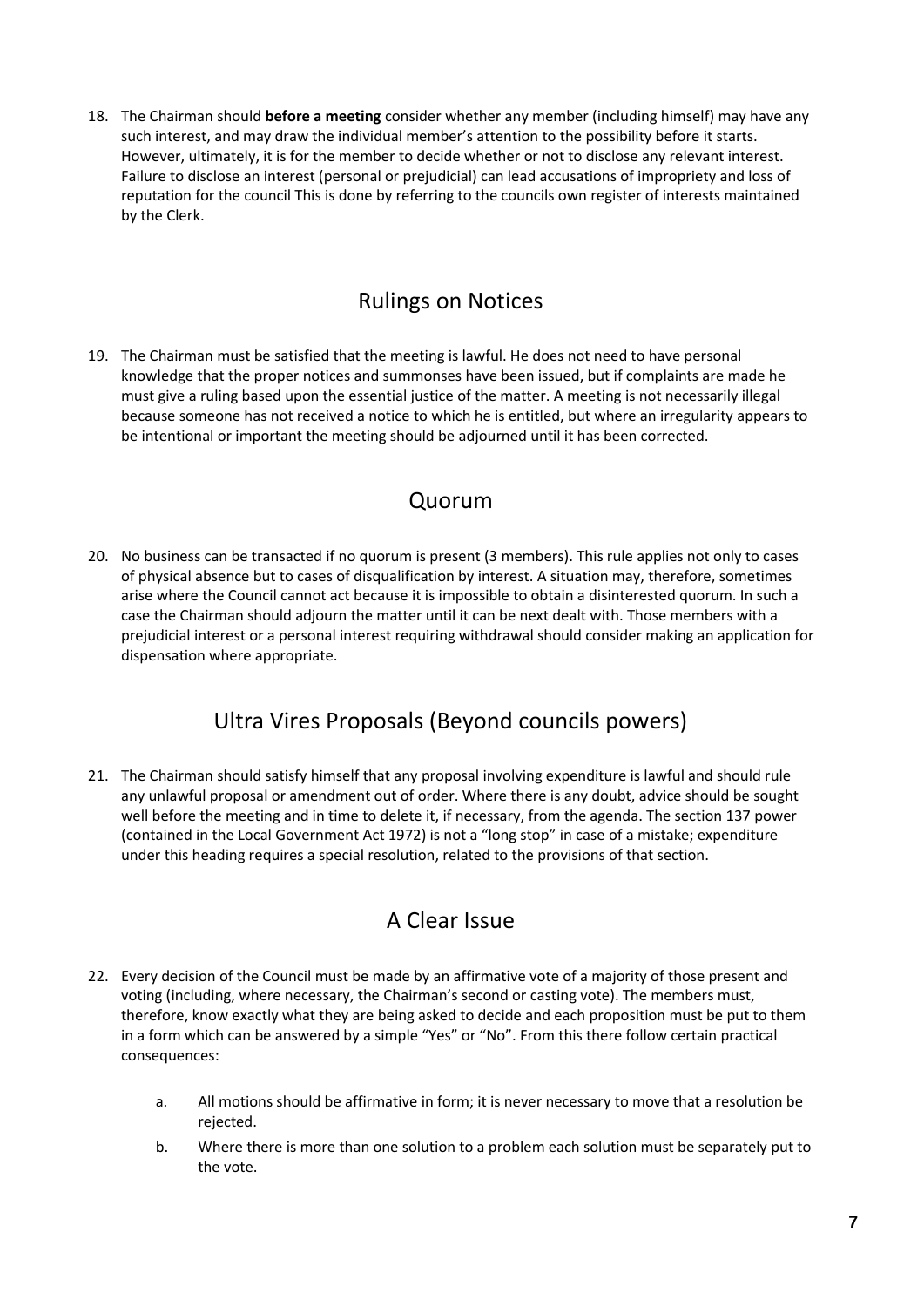# Method Of Voting

- 23. The rules on the manner in which decisions are taken are peremptory and admit of no exceptions. Every decision must be reached by a majority of those voting.
- 24. Appointments to employments must be decided in the same way as other questions.

# Completeness Of Information

25. Sensible decisions cannot be reached without reasonably complete information, which it is usually the duty of the clerk to supply. The Chairman should before the meeting consider whether enough information is available or likely to be made available, and at the meeting he should make a point of asking a member with special knowledge to give his opinion. If it appears at the meeting that information is still insufficient he should move to adjourn consideration until more is known, and sometimes it may be desirable to frame questions and to instruct the clerk to obtain the answers by a specified date.

#### Impartiality

- 26. When differences of opinion develop in discussion it is the duty of the Chairman to give a fair hearing to all points of view including his own, if he has one. It is not his duty as Chairman to suppress his own convictions nor his privilege to impose his opinions. Experience has shown that the safest and least controversial course is for the Chairman to call upon speakers for and against a proposal to speak alternately and himself to avoid speaking first or last.
- 27. Some people are better at putting a case than others and the Chairman ought to allow reasonable latitude to the less eloquent. For this reason mechanical rules of debate limiting, for instance, the time allowed for a speech or the number of times a member may speak, are undesirable, and the Chairman should have some latitude in applying them, especially in a Council with a small membership.

#### Relevance

#### **General Rule:**

28. A speech must be directed to the point under discussion and nothing else. This rule is easy to state, but not always easy to apply fairly, because the relevance of what is being said may be understood by the speaker before it is grasped by the listener; whilst the rule should not be made a cover for "barracking from the chair" it is probably true that if Chairmen enforced it more strictly, business would be much more quickly and efficiently conducted than is often the case, and many unnecessary arguments and even some quarrels would be avoided. Bad feeling originates in irrelevancies more often than in any other way. On the other hand, it is sometimes advantageous to allow irrelevance in order to "clear the air". Too harsh suppression can breed ill will and a sense of grievance.

# Personalities

29. The Chairman should do his best to prevent observations in discussion; the custom whereby the speeches are in a form addressed to the Chairman, should only be observed because it forces members to employ an impersonal mode of expression. If a member makes an offensive personal observation, the Chairman should immediately intervene to seek immediate apology to an offended member.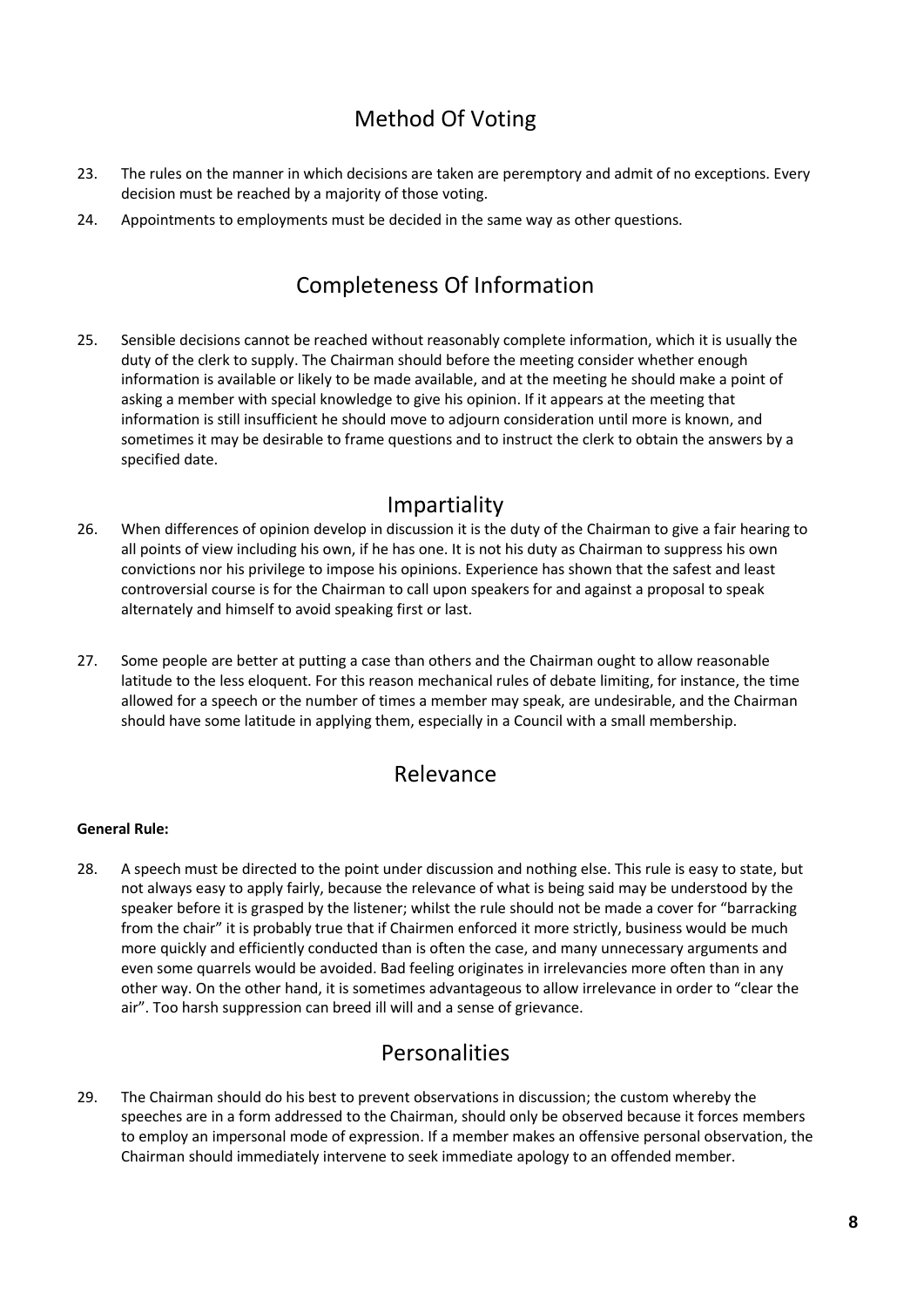# Methods of Enforcement

30. Where a speech is obviously irrelevant the Chairman should stop the speaker and invite him to return to the point. Where the irrelevance is not quite so obvious the Chairman may often find it convenient to ask the speaker to explain how his remarks relate to the issue.

# Revival of Decided Issues

31. The Chairman should not allow a matter that has been decided to be reopened at the same meeting. An attempt to "hark back" to a previous agenda item should be firmly ruled out of order as irrelevant to the matter now under discussion, even if the member who raises it was not present when the item was considered.

# Some Procedural Points

# Points of Order

32. Points of Order relate to procedure only and take precedence of all other business; it is the duty of the Chairman to deal with them. If a point relates to the substance of a matter under discussion it is not a point of order and should be ruled out of order by the Chairman. The person raising the matter of substance in this way should be told to save it for his speech on the business. For instance, if the provision of a swimming pool is being discussed and someone interrupts the speaker by saying "On a point of order, can we afford it?" the interruption should be ruled out of order because this is not a procedural question. It is part of the merits of the business and must therefore be decided by discussion. The person interrupted may of course answer the point when he continues his speech or ignore it as he thinks appropriate. If, however, the interruption had been "On a point of order, have we power to do this?" the Chairman (in consultation with the clerk) must give a ruling the answer is "No", the Council has no power to act as proposed and the business ought not to be under discussion.

# Procedural Resolutions

- 33. Procedural resolutions should normally be put without discussion. The usual exceptions are resolutions to:
	- a. correct minutes
	- b. alter the order of business
	- c. refer to committee

# Closure Motions

- 34. The following are the respective effects of closure resolutions:
	- a. On the passing of a resolution to proceed to next business proceedings on the business in hand. The business in hand will come to a stop and no decision upon it can be taken.
	- b. On the passing of a resolution that the question be now put the mover is usually entitled to reply before the matter is put to the vote. By custom the chairman may refuse to accept such a resolution until he thinks that the matter has been sufficiently debated.
	- c. A resolution to adjourn a discussion or a meeting stops the discussion at the moment it is passed and no decision is taken on the business; therefore the discussion may later be resumed at the point where it was interrupted.